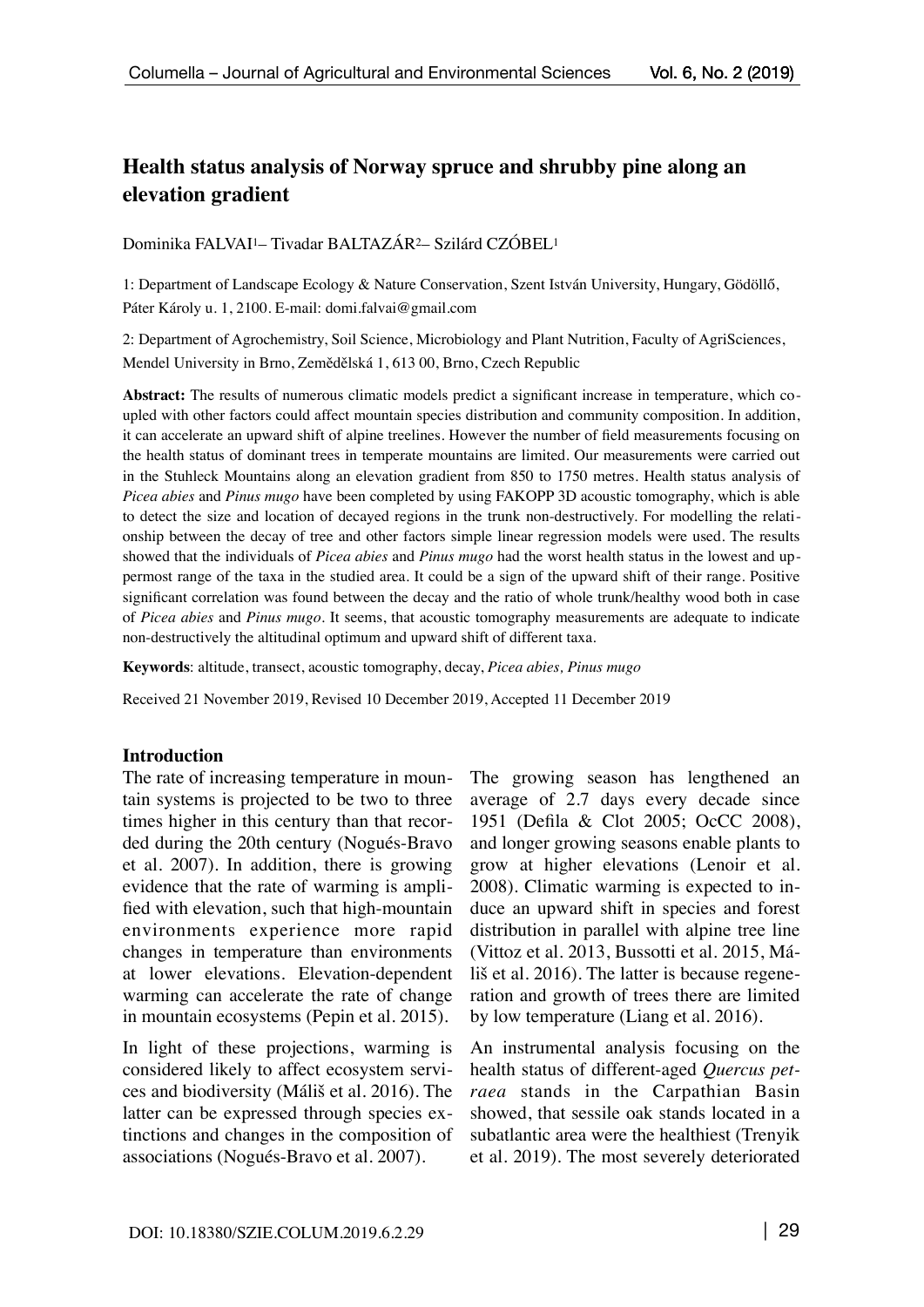stands occur in the continental region where the value in the 60 years old age group reached 4.24%.

The aim of the study was to determine the state of health of *Picea abies* in the mountain, and *Pinus mugo* in the subalpine belt in a typical Eastern Alps mountain. Another goal was the compare the health status of the measured layers in both species in the light of the possible elevation shift.

# **Materials and Methods**

The examinations were carried out in the Stuhleck Mountain, in the Eastern Alps along a vertical transect from 850 m to 1750 m above sea level in 2019. Among the dominant species of the given vegetation belt 3-3 tree individuals were measured in every 5 (between 1705-1750 m), 10 (between 850-1000 m) or 50 (1000-1700 m) meters. The sampling design based on the evaluation of preliminary results, using a 50 m masl (meters above sea level) sampling frequency, and conducted in 2018. In the montane belt (850-1700 m) the Norway spruce (*Picea abies*), while in the narrow subalpine belt (1700-1750 m) the shrubby pine (*Pinus mugo*) were investigated with an acoustic tomography. The measurements were completed in different layers from the soil respecting the various physiognomy of the species (0.4, 0.8, 1.2 m for *P. abies* and 0.2, 0.4 m for *P. mugo* respectively).

Measurements were made using the FA-KOPP 3D acoustic tomography, which is able to detect the size and location of decayed or hollow regions in the trunk non-destructively (Trenyik et al. 2017), and calculate the ratio of whole trunk and healthy wood. This non-destructive mobile instrument is suitable for determining the extent of rotting. Parallel to the fibers the propagation speed of sound can reach 4000 to 5000 m/s; it is 15 times faster than in the air. FAKOPP has been developed based on this considerable difference as well as on the fact that propagation speed of sound waves

is in strong correlation with the mechanical characteristics of wood substance (Divós and Divós 2005). This advanced method of examination measures the propagation speed of sound within the tree. The basic measurement principle is that sound velocity drops if there is a hole between two sensors. The existence of deterioration and cavities are mapped by identifying the change of propagation speed (Divós et al. 2005, 2007). FAKOPP is generally used in case of park trees in order to examine the health status of one specimen (Trenyik et al. 2019).

# *Statisitical analysis*

Data input and processing was carried out in Microsoft Excel 365 online version and for professional statistical computing it was used R programming language and environment version 3.6.1. (R Core Team 2019). For editing of the R scripts during the statistical analyses, it was used Tinn-R code editor (Faria et al. 2013) together with RStudio integrated development environment (R Studio Team 2015). For advanced statistical graphs, it was used the additional packages "ggplot2" (Wickham 2016).

For modelling the relationship between the decay of tree (*expressed by percentage*) and some other factors – wall thickness (ratio of whole trunk and healthy wood), high of measurement and metres above sea level – it was used simple linear regression models (Faraway 2005), where decay of tree was used as continuous dependent variable and the other factors as continuous explanatory variables. During the regression analysis the best-fitting curve was obtained by the method of ordinary last squares (OLS). Coefficient of determination (R2) was used for measurement of how close the data are to fitted regression line. However, in case of graphical representation of results we were using local regression models, the curve fitting was carried out with help of locally estimated scatterplot smoothing (LOESS)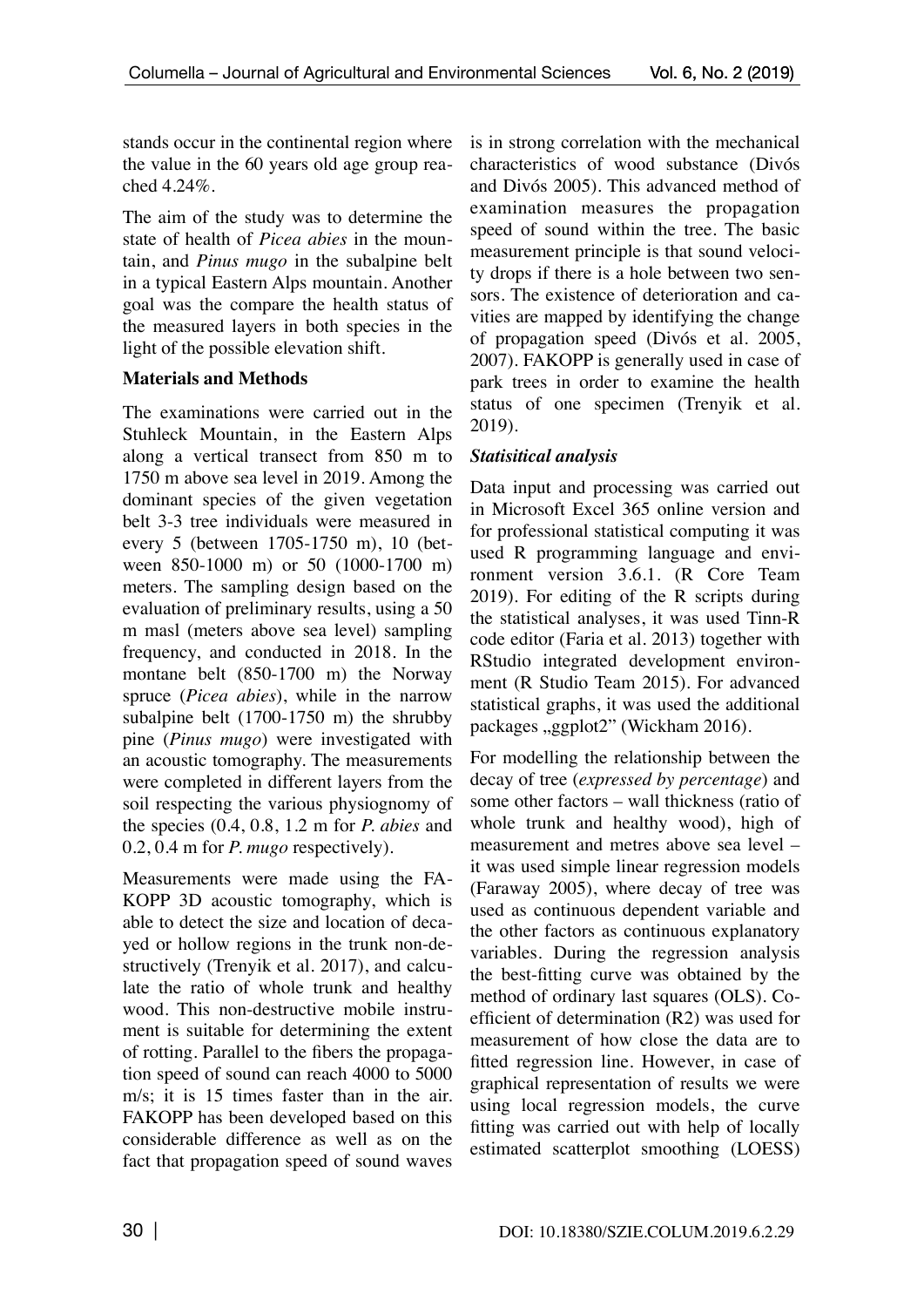with 95% interval confidence (CI) of the regression line. Smoothing method was chosen based on the size of the largest group and smoothing parameter  $(\alpha)$  was 0.8, which means the loess curve incorporate 80% of the total data points (Jacoby 2000).

One-way analysis of variance (ANOVA) type I (sequential) sum of squared was used (Zar 1984) in case of the modelling the relationship between decay of trees and the metres above sea level (MASL), where MASL was used as categorical explanatory variable. To detect the difference among factor level means after ANOVA, Fisher's least significant difference (LSD) test with Bonferroni correction (Mendiburu 2019) and Dunnett-Tukey-Kramer pair-wise multiple comparison test (Lau 2013) was used also at significance level 0.05. Calculating the factor level means (with 95% confidence intervals – CI) were carried out with help of "treatment contrasts" which was also used to determine the difference among factor level means (Pekár and Brabec 2016). In this case the lowest MASL factor level value was used as control group.

After analysis all statistical models were checked. For testing the normality of data, it was used Cramer-von Mises test and Anderson-Darling test at significance level 0.05 from the "nortest" package (Gross and Ligges 2015). For testing the heteroscedasticity (also at significance level 0.05) it was used Breusch-Pagan test from package "lmtest" (Zeileis and Hothorn 2002) and Fligner-Killeen Test of Homogeneity of Variance. D'Agostino's K-squared test was used for testing the skewness and Anscombe-Glynn test was used for testing the kurtosis from the "moments" package (Komsta and Novomestky 2015). To detect outliers in data it was used Grubb's test from "outliers" package (Komsta 2011) and Cook's distance. Durbin-Watson test from "lmtest" package (Zeileis and Horthorn 2002) was used for measuring of autocorrelation in the residuals from regression analysis. The assumption checking of all selected statistical models was also repeated with help of different diagnostic plots.

### **Results**

There is no significant linear relationship between the decay and elevation of Norway spruce individuals  $(F1,250 = 0.005, r2 <$  $0.001$ ,  $p = 0.94$ ), however, a clear trend appears (*Figure 1.*). Nevertheless, due to the LOESS curve it can be concluded that the decay showed a continuous decrease from 850 to 1350 m, then the rate of deterioration increased significantly from 1350 to 1750 m. At higher elevations a statistically significant increase of the decay occurred of *Picea abies* stand from 1650 to 1700 m. The Anova also showed statistically significant difference between the decay of tree and metres above sea level ( $F_{27,224} = 6.18$ , p < 0.001). The largest difference of was found between elevation of the 850 m and 1700 m (Fisher's LSD-test:  $p < 0.001$ , Tukey's HSD test:  $p < 0.001$ ). The highest average deterioration considering all examined layers were detected at the uppermost occurrence (1700 m) of *Picea abies* stand (averagely extent of deterioration is almost 39% (95% CI [31.8, 46.0])). On the other hand, the lowest average deterioration was recorded at 1200 m (0.7% (95% CI [0, 7.73]), 1350 m (0.44% (95% CI [0, 7.50]) and 1400 m (0% (95% CI [0, 7.05]) altitudes dominated by Norway spruce (Fig1).

In the case of *Pinus mugo* a significant correlation was found between the decay and elevation based on linear regression model  $(F<sub>1,46</sub> = 24.56, r<sup>2</sup> = 0.35, p < 0.001)$  and Anova ( $F_{7,40} = 6.51$ ,  $p < 0.001$ ) analyses (Fig2). The decay slightly decreased from 1700 to 1715 m masl, then continuously increased up to the timberline. The differences were most pronounced between 1705 and 1710 m (Fisher's LSD-test: p < 0.001, Tukey's HSD test:  $p < 0.001$ ) and 1705 m and 1745/1750 m (Fisher's LSDtest:  $p < 0.001$ , Tukey's HSD test:  $p <$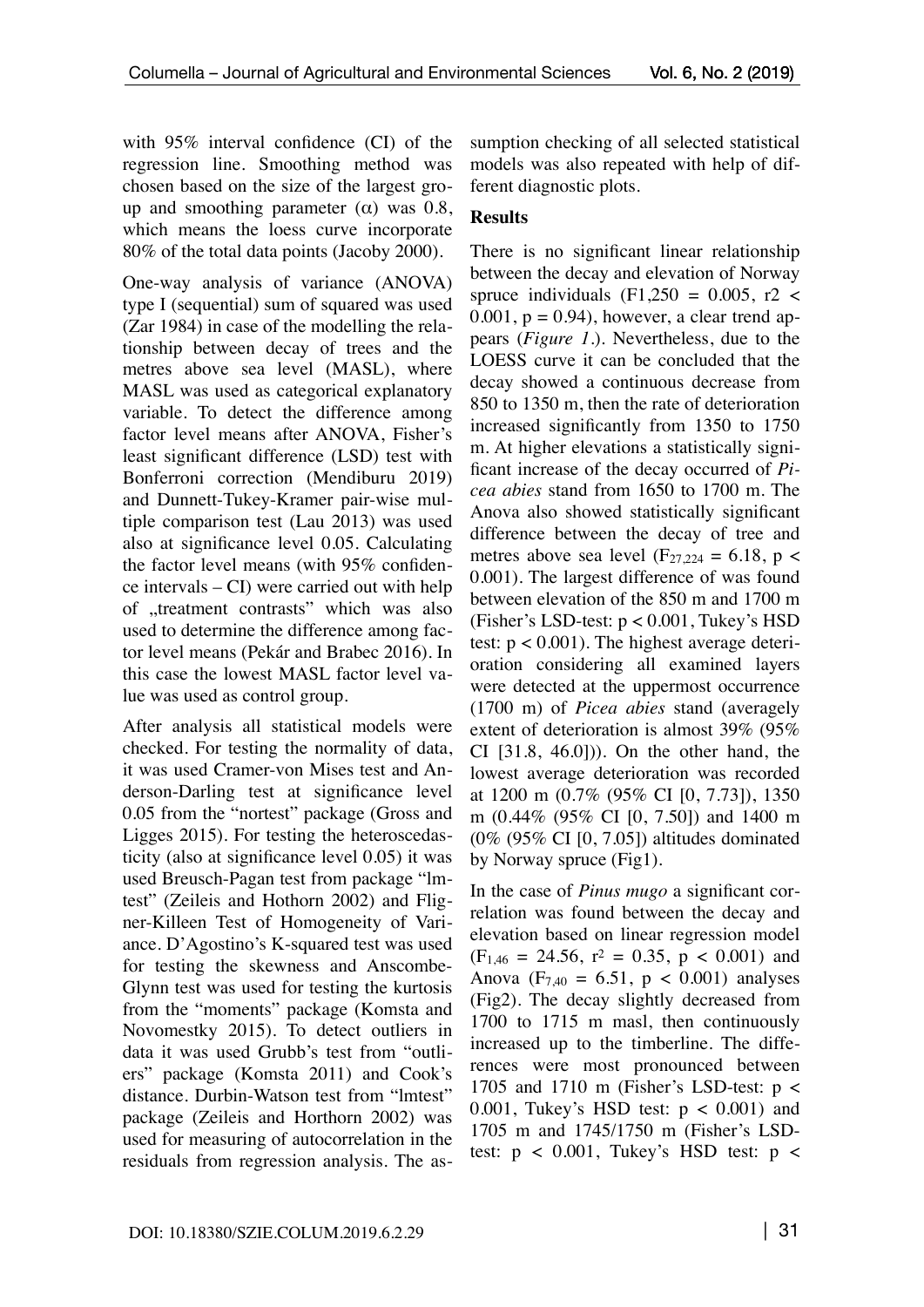

*Figure 1.* Spatial changes of the decay of *Picea abies* along an elevation gradient.

0.001). The highest deterioration (averagely 79% (95% CI [67.8, 90.9])) was found in case of 1745/1750 m of altitude, and the lowest deterioration (averagely 79% (95% CI [67.8, 90.9])) in case of 1710 m of altitude. The highest rate of deterioration and the highest average deterioration considering the two sampled layers were detected at the upper limit of the tree line (1745/1750 m), which is overlap with the uppermost



*Figure 2.* Spatial changes of the decay of *Pinus mugo* along an elevation gradient.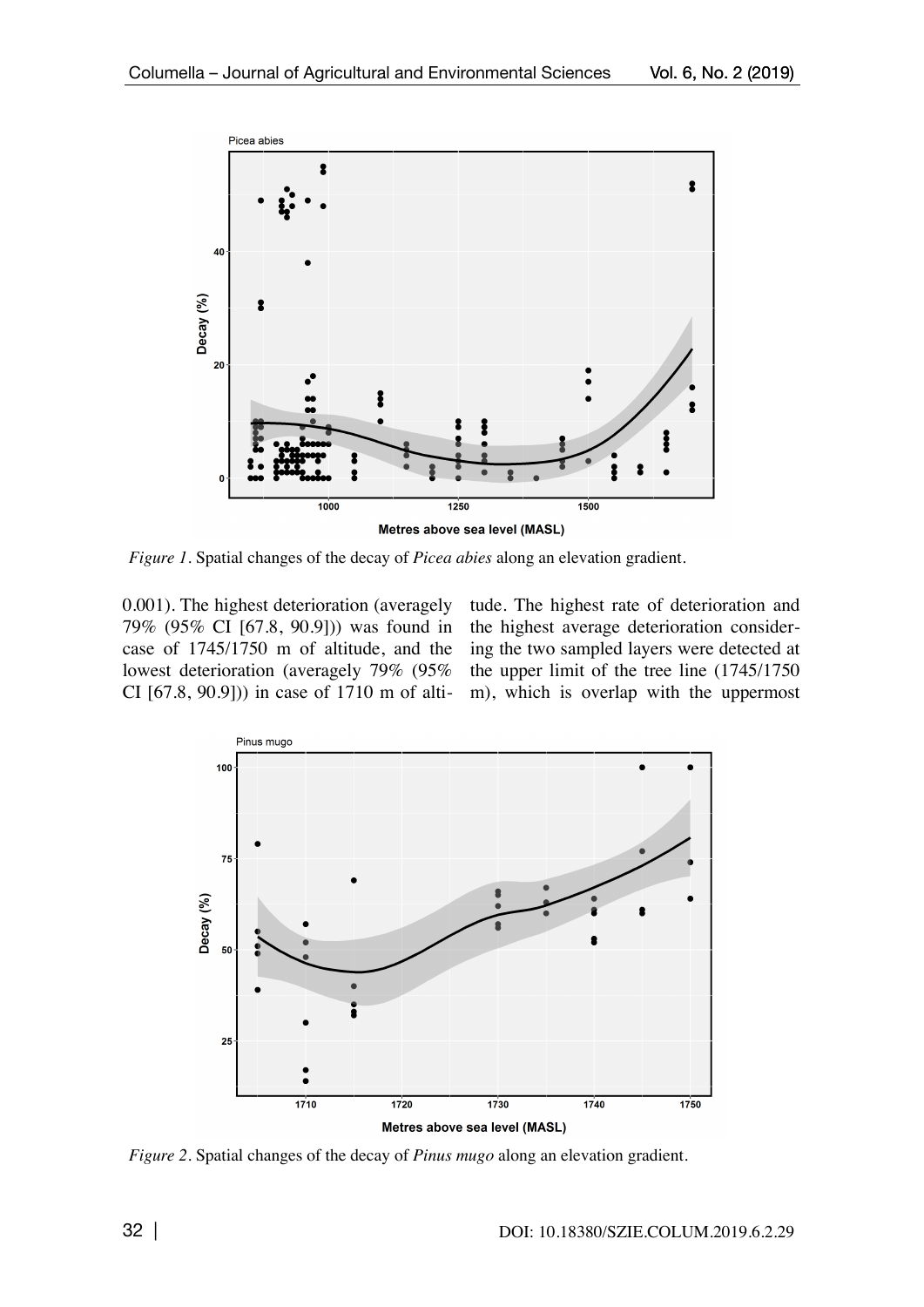

*Figure 3.* Comparison of the wood decay among different layers in Norway spruce stands.



*Figure 4.* Comparison of the wood decay among different layers in shrubby pine stands.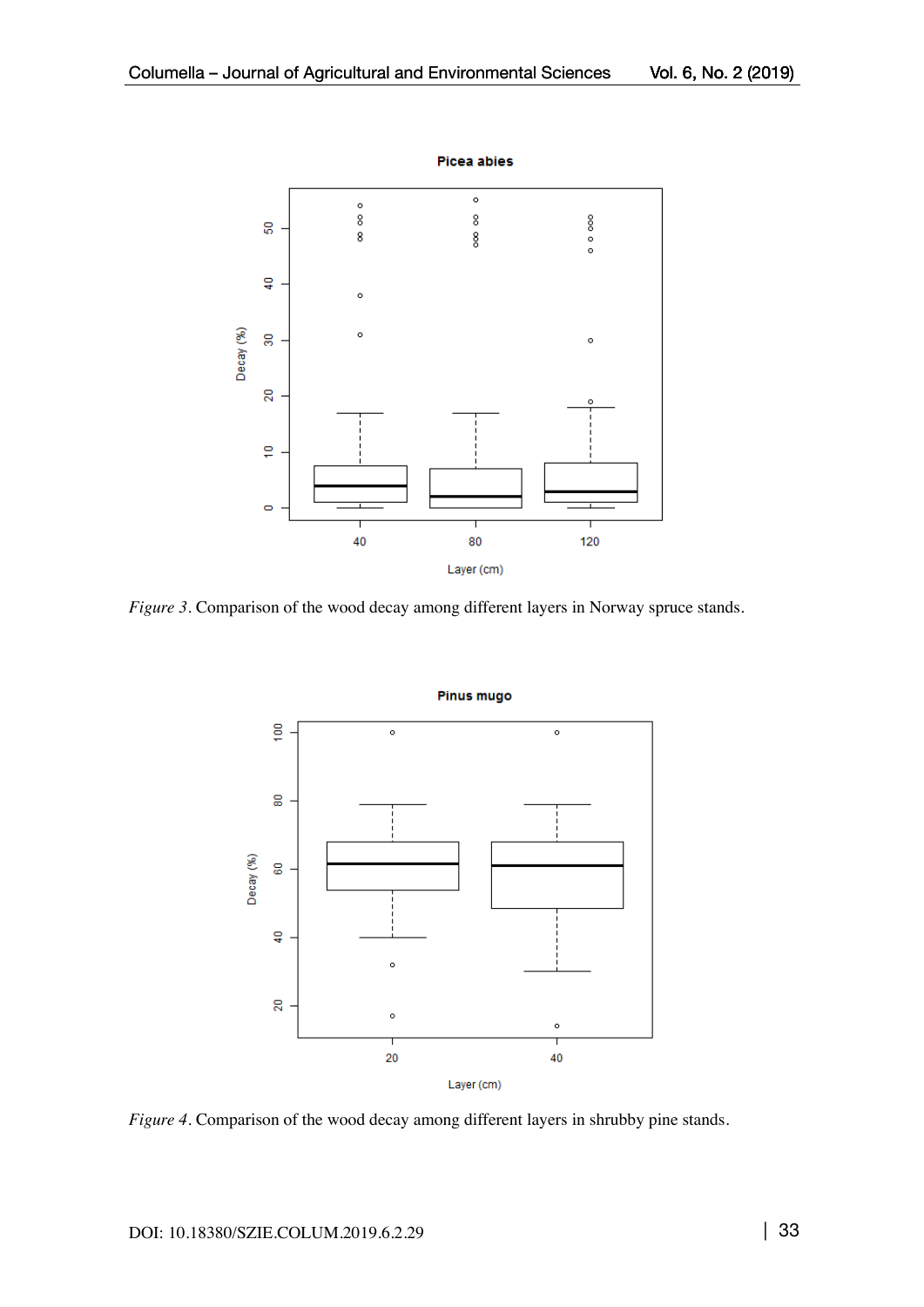

*Figure 5.* Correlation between the decay (expressed in percentage) and the wall thickness (ratio of whole trunk/ healthy wood) in case of *Pinus mugo*.

#### range of *Pinus mugo* (*Figure 2.*).

Statistical analyses did not show any significant difference among the different layers of *Picea abies* (*Figure 3*.;  $F_{2,249} = 1.16$ ,  $p =$ 0.85) and *Pinus mugo* (*Figure 4*:  $F_{1,46} =$ 0.20,  $p = 0.66$ . However, in both taxa the highest level of deterioration was found in the layer closest to the ground (*Picea abies*: 8.7% (95% CI [5.81, 11.60]), *Pinus mugo*: 62% (95% CI [53.8, 69.5]). Due to the results of linear regression analysis it can be conclude, that there are a middle stronger relationship between the decay and the wall thickness ratio of whole trunk/healthy wood only in case of *Pinus mugo* (*Figure 5*.; F<sub>1,46</sub>  $= 45.30$ ,  $r^2 = 0.50$ ,  $p < 0.001$ ).

### **Discussion**

The results showed that the individuals of *Picea abies* and *Pinus mugo* had the worst health status in the lowest and uppermost range of the taxa in the studied area. The

higher deterioration rate observed in the lower limits of Norway spruce and shrubby pine stands could be a sign of the upward shift of their range. The latter is in harmony with Máliš et al. (2016) findings, that ongoing climate change shift tree species distribution. In addition, the higher rate of decay at the uppermost range of *Picea abies* and *Pinus mugo* may indicate, that upward shift of trees coupled with increasing stress and declining fitness. The greater absolute and average decay of *Pinus mugo* compared to *Picea abies* could be explained by the most severe environmental conditions.

The reverse bell curve shape pattern (Fig1) of the decay indicates, that the altitudinal optimum of Norway spruce is presently between 1200-1450 m masl in Stuhleck Mountain. From 1100 to 1450 m, the decay of *Picea abies* had similar values than different-aged *Quercus petraea* stands in the Carpathian Basin (Trenyik et al. 2017, 2019).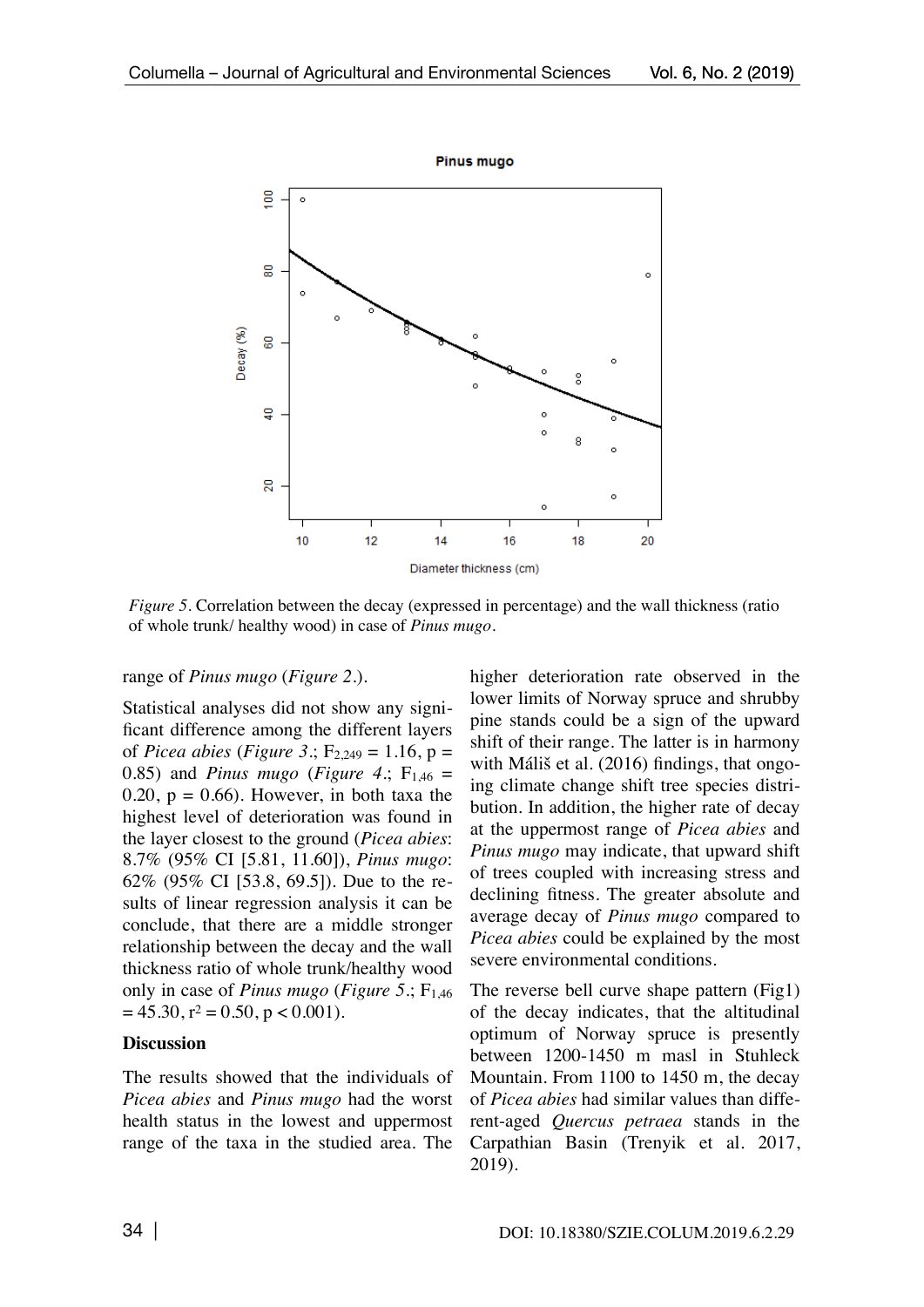The measured data correspond with the field observations of Lenoir et al. (2008) and Liang et al. (2016), as well as the model of Vittoz et al. (2013) and Bussotti et al. (2015) which predicts the future expansion of species and vegetation belts to the higher alpine zone due to climatic warming.

It seems, that acoustic tomography measurements are adequate to indicate non-destructively the altitudinal optimum and upward shift of different taxa.

#### **Acknowledgements**

This research was supported by the PhD grant of Dominika Falvai.

#### **References**

- Bussotti F., Pollastrini M., Holland V., Brüggemann W. 2015. Functional traits and adaptive capacity of European forests to climate change. Environ Exp Bot. 111:91–113. https://doi.org/ 10.1016/j.envexpbot.2014.11.006.
- Defila C., Clot B. 2005. Phytophenological trends in the Swiss Alps, 1951–2002. Meteorol Z. 14:191–196. https://doi.org/10.1127/0941-2948/2005/0021.
- Divós F., Divós P. 2005. Resolution of stress wave based Acoustic Tomography. In: Proceedings of the 14th international symposium on nondestructive testing of wood. Eberswalde, Germany. Paper 309–314.
- Divós F., Dénes L., Iniguez G. 2005. Effect of crosssectional change of a board specimen on stress wave velocity determination. Holzforschung. 59:230–231. https://doi.org/10.1515/ HF.2005.036
- Divós F., Divós P., Divós Gy. 2007. Acoustic Technique use from seedling to wooden structures. In: Proceedings of the 15th International Symposium on Nondestructive Testing of Wood. Duluth, Minnesota, USA.
- Faraway J.J. 2005. Linear Models with R. Boca Raton, Florida, Paper. 229.
- https://doi.org/10.1002/bimj.201500015
- Faria J.C., Grosjean P., Jelihovschi E. 2013. Tinn-R GUI/Editor for R language and environment statistical computing. http://sourceforge.net/projects/tinn-r.
- Gross J., Ligges U. 2015. Nortest: Tests for Normality. R package version 1.0-4. http://CRAN.Rproject.org/package=nortest. Accessed 30 Juli 2015.
- Jacoby W.G. 2000. Loess: a nonparametric, graphical tool for depicting relationships between variables. Elect Stud. 19:577–613. https://doi.org/10.1016/S0261-3794(99)00028-1.
- Komsta L. 2011. Outliers: Tests for outliers. R package version 0.14. https://CRAN.R-project.org/ package=outliers. Accessed 5 January 2015.
- Komsta L., Novomestky F. 2015. Moments: Moments, cumulants, skewness, kurtosis and related tests. R package version 0.14. https://CRAN.R-project.org/package=moments. Accessed 15 May 2015.
- Lau M.K. 2013. DTK: Dunnett-Tukey-Kramer Pairwise Multiple Comparison Test Adjusted for Unequal Variances and Unequal Sample Sizes. R package version 3.5. http://CRAN.R-project.org/package=DTK. Accessed 13 July 2013.
- Lenoir J., Gegout J.C., Marquet P.A., de Ruffray P., Brisse H. 2008. A significant upward shift in plant species optimum elevation during the 20th century. Science 320:1768–1771. https:// doi.org/10.1126/science.1156831.